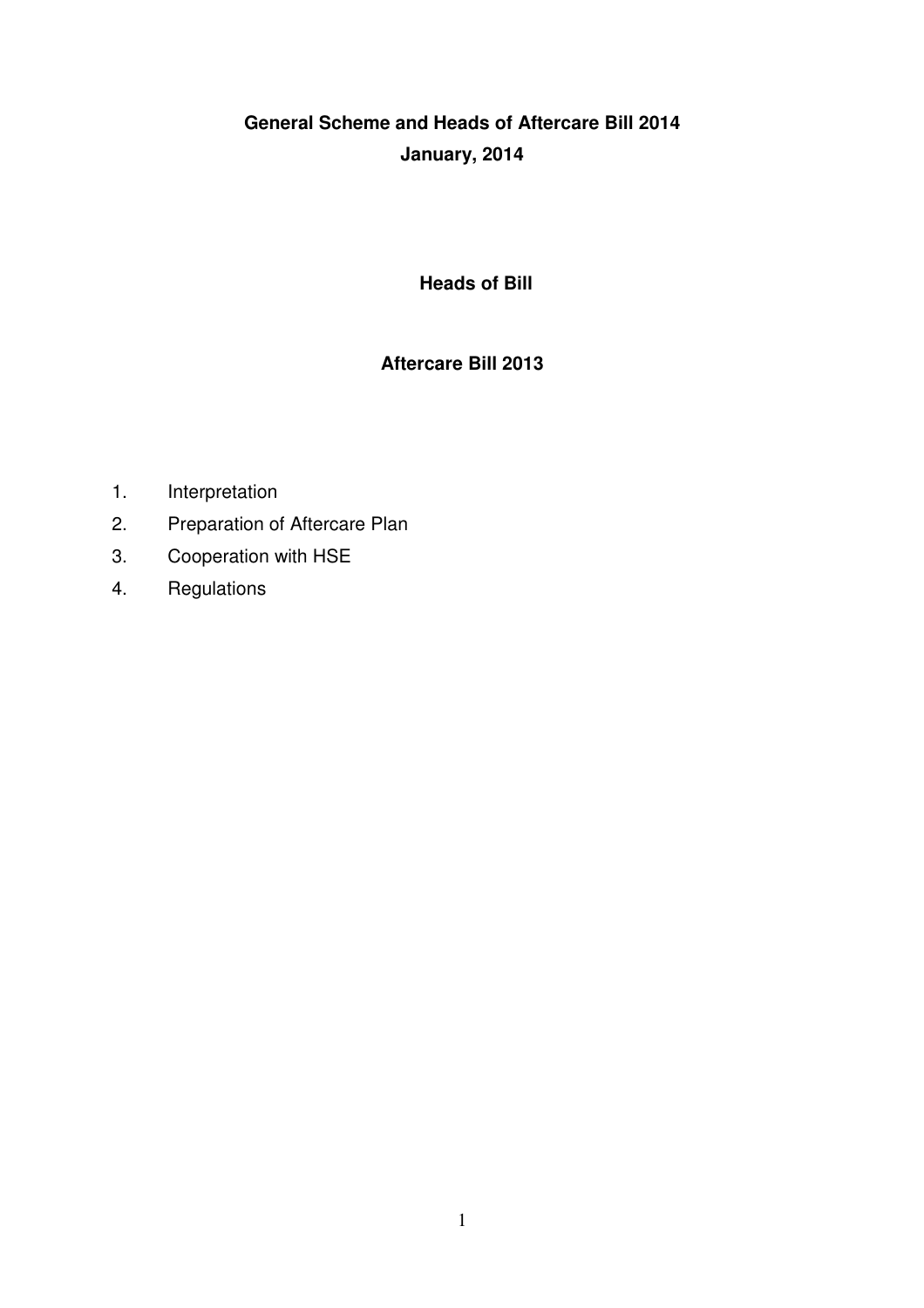A BILL TO PROVIDE FOR A STATUTORY DUTY ON THE CHILD AND FAMILY AGENCY TO PREPARE AN AFTERCARE PLAN FOR EACH ELIGIBLE CHILD OR ELIGIBLE YOUNG PERSON AND REVIEW, ON REQUEST, AN AFTERCARE PLAN FOR AN ELIGIBLE YOUNG PERSON TO PROVIDE THAT THE MINISTER MAY MAKE REGULATIONS ON THE MATTER AND TO PROVIDE FOR RELATED MATTERS.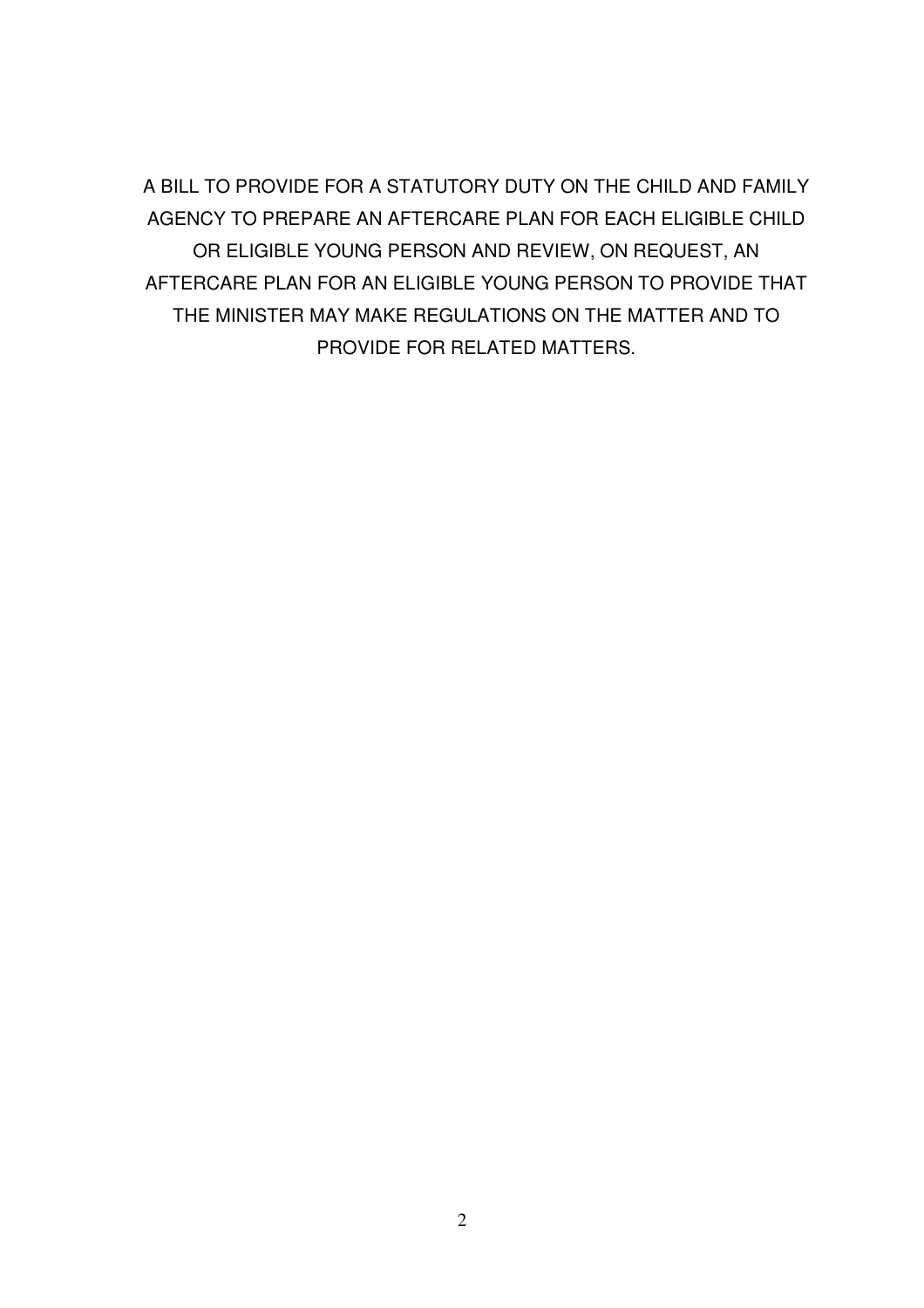#### **Interpretation**

Head 1 provides for the definition of terms used within the Bill.

## **Head 1 – Provide that:**

In this  $Bill -$ 

'Agency' means the Child and Family Agency established under the Child and Family Agency Act 2013.

'Aftercare plan' means a plan prepared by the Child and Family Agency in accordance with this section.

'Eligible Child' means a child aged 16 years or over who is in care and has been in care for -

(a) a minimum period of 12 consecutive months, or

(b) a cumulative period of not less than 12 months in the previous 5 years.

'Eligible Young Person' means -

- (a) A child aged 16 or 17 who presents him/herself to the Agency and establishes that he/she had been in care under any of the provisions of this Act  $-$ 
	- (i) for 12 consecutive months prior to reaching age 16 and who then left care aged 16 years, or
	- (ii) on a number of occasions for a cumulative period of not less than 12 months in the previous 5 years from the date on which they presented themselves to the Agency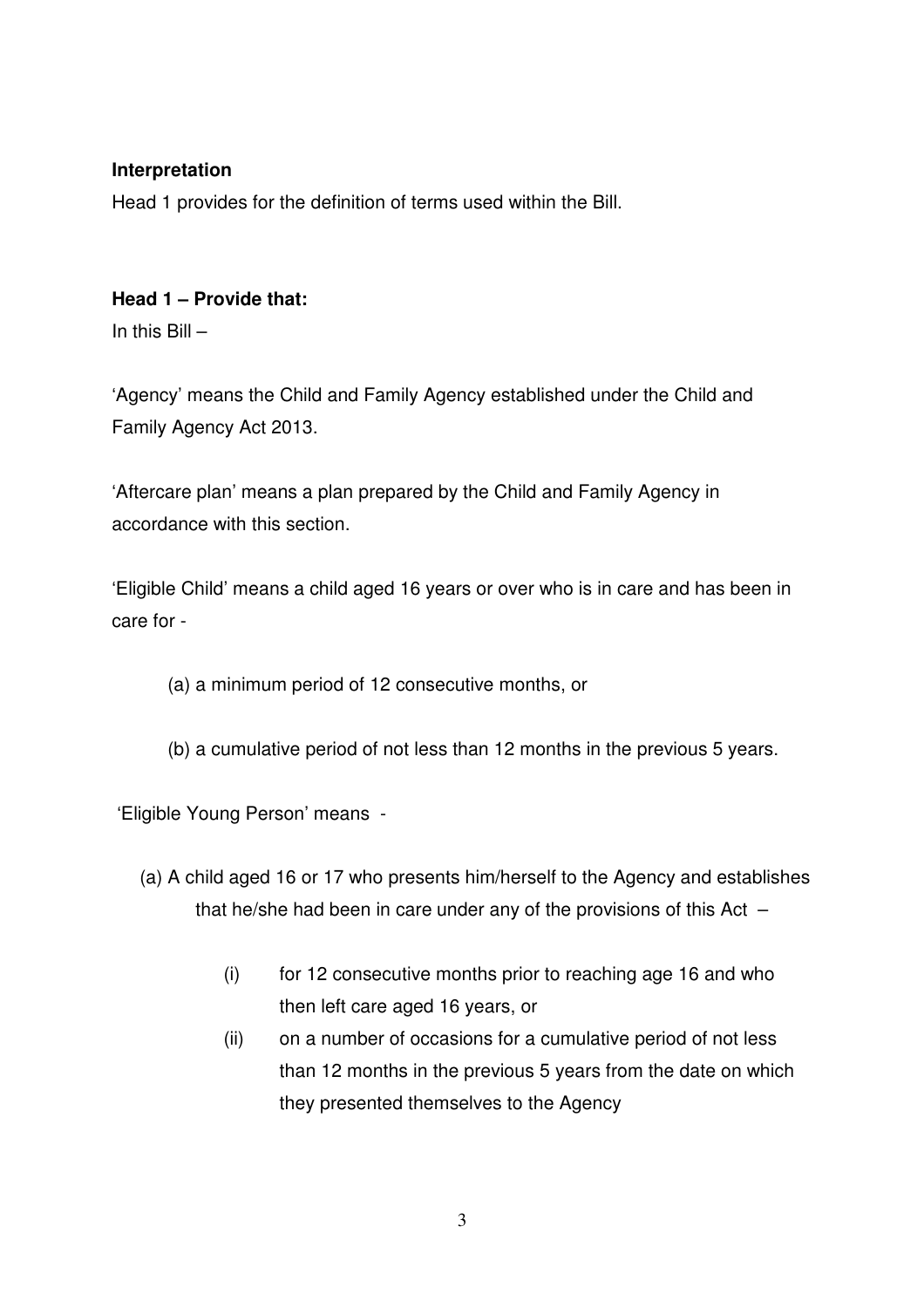(b) a young person aged 18, 19 or 20 who presents him/herself to the Agency and establishes that he/she was an eligible child before he/she reached 18 years

and for whom an aftercare plan, for any reason was not prepared or finalised or who decided not to avail of the assistance offered in the aftercare plan on reaching 18 years of age,

or

(c) A young person aged 18, 19 or 20 who presents him/herself to the Agency and establishes that he/she was an eligible child before he/she reached 18 years and where there has been a significant change in their circumstances since leaving care, that was unexpected and/or which necessitates a review of the original aftercare plan.

#### **Explanatory Note:**

This Head is a standard provision containing definitions of key terms within the text of the Bill.

"Agency" means the Child and Family Agency established under the Child and Family Agency Act 2013.

#### "Aftercare Plan"

While the process engaged in by the Agency inevitably involves planning, there is currently no specific reference to a "plan" in the Child Care Act 1991.

"Eligible child" and "Eligible young person"

The definitions of "eligible child" and "eligible young person" set those categories of children and young people eligible to have an aftercare plan prepared and reviewed.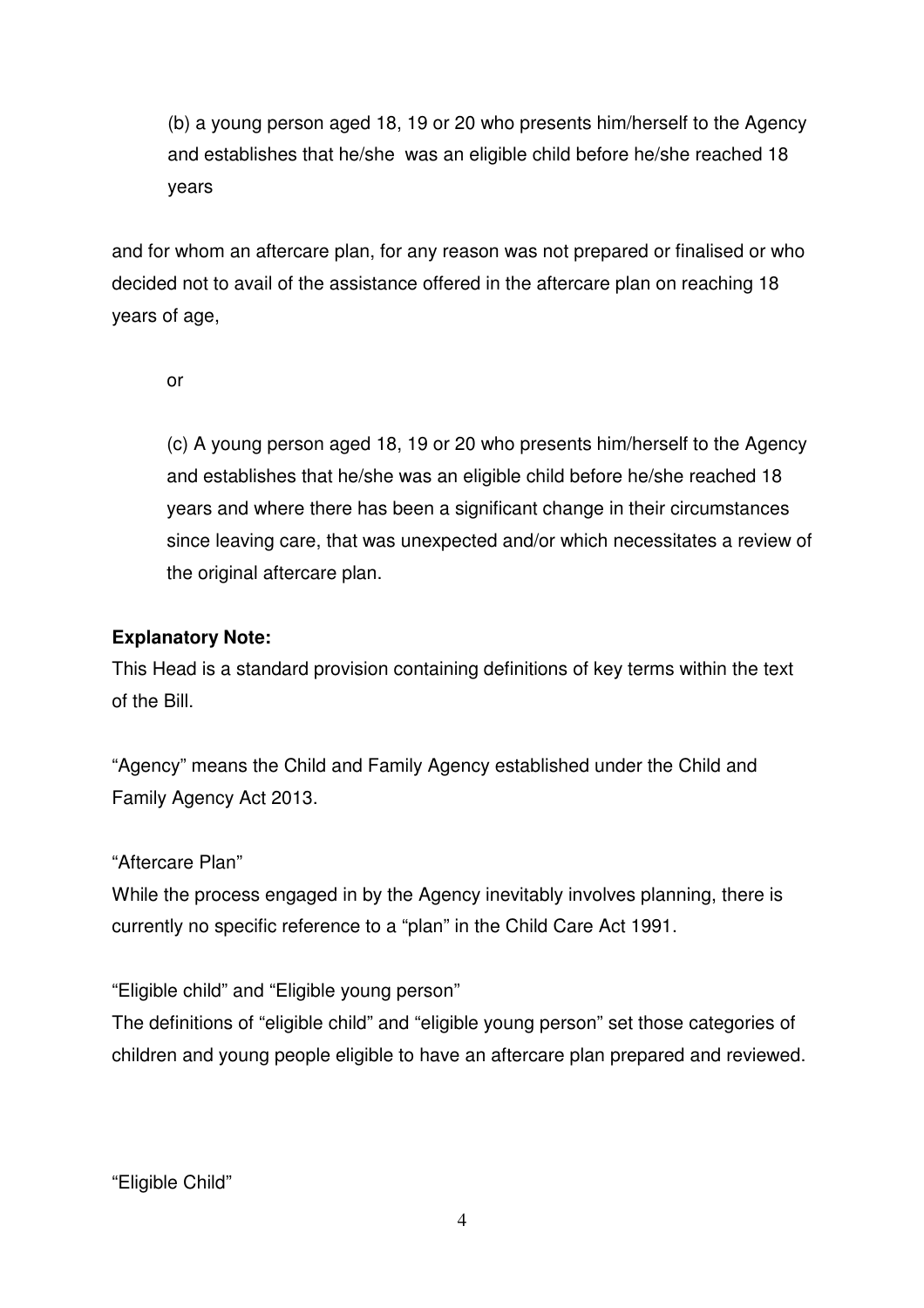An "eligible child" is a child aged 16/17 years and has been in statutory care for a minimum of 12 consecutive months or a child who is and has been in care under the Child Care Act 1991 on a number of occasions, but where the total duration of the stay in care does reach 12 months.

#### "Eligible young person"

The definition of "eligible young person" will allow the Agency to respond to a request from a young person aged 16 or 17 in circumstances where they were in care for 12 consecutive months prior to turning 16 and who left care on turning 16. It will also provide for the Agency responding in cases where a 16 or 17 year old young person had been in care on a number of occasions, but where the total duration of the stay in care had not been less than 12 months. In such cases the agency shall prepare a plan (where none exists) or review and update a current aftercare plan.

The definition further allows the Agency to respond to a request from a young person under the age of 21, who was an eligible child but for whom, for any reason, a care plan was not prepared or finalised, or who did not engage with the after care plan on reaching their 18th birthday. It will also recognise instances where there has been a significant change in the young person's circumstances. This definition allows for children who leave care at 16 to be included in having an aftercare plan prepared to identify their needs. This cohort could include children who leave care to return home and that arrangement breaks down.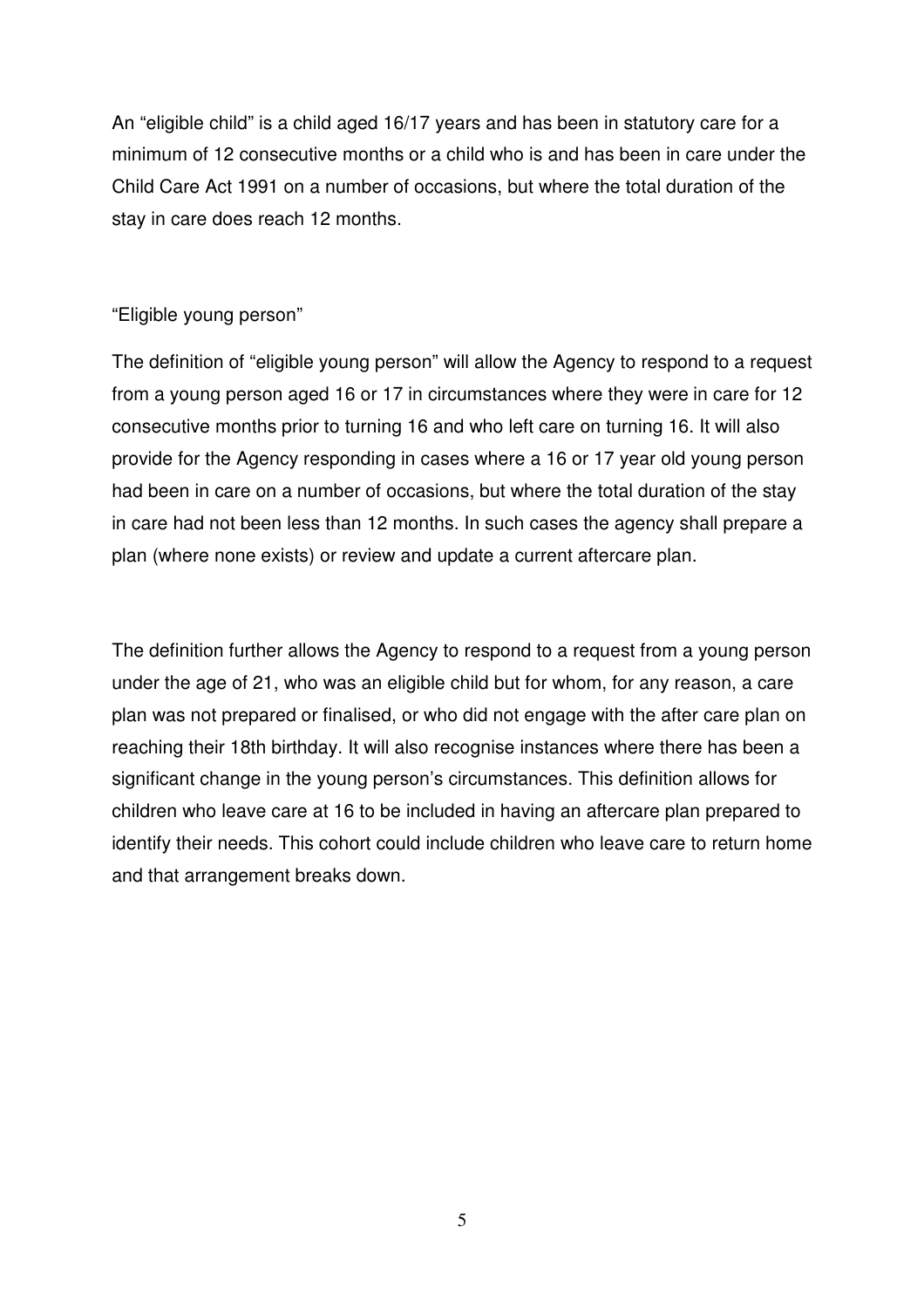## **Preparation of Aftercare Plan**

Head 2 provides that the Agency is obliged to prepare an aftercare plan for each eligible child and eligible young person.

## **Head 2 – Provide that:**

.

(1) (a) In order to determine the need for assistance under this section (i.e. Section 45(1)(a)), the Agency shall -

> (i) Subject to subsection (2) of this section, prepare an aftercare plan for each eligible child before they leave care

(ii) prepare an aftercare plan or review and update an existing aftercare plan for each eligible young person following a request by, or on behalf of, the eligible young person

(b) A request under sub paragraph (a)(ii) in relation to an eligible young person may be made by those persons referred to in subhead (4).

- (2) The timing of the preparation of the aftercare plan referred to in subsection (1)(a) of this section shall have regard to the review of the case of the child in care carried out in accordance with the provisions of this Act, but in any case shall be completed no later than 6 months before the child attains the age of 18.
- (3) The Agency shall ascertain the views of each eligible child or eligible young person, as appropriate, to whom the aftercare plan referred to in subsection (1) relates.
- (4) The Agency shall take all reasonable steps to consult with all or any of the following persons, unless there is reasonable cause to believe that it is not in the best interests of the child to do so
	- a. A parent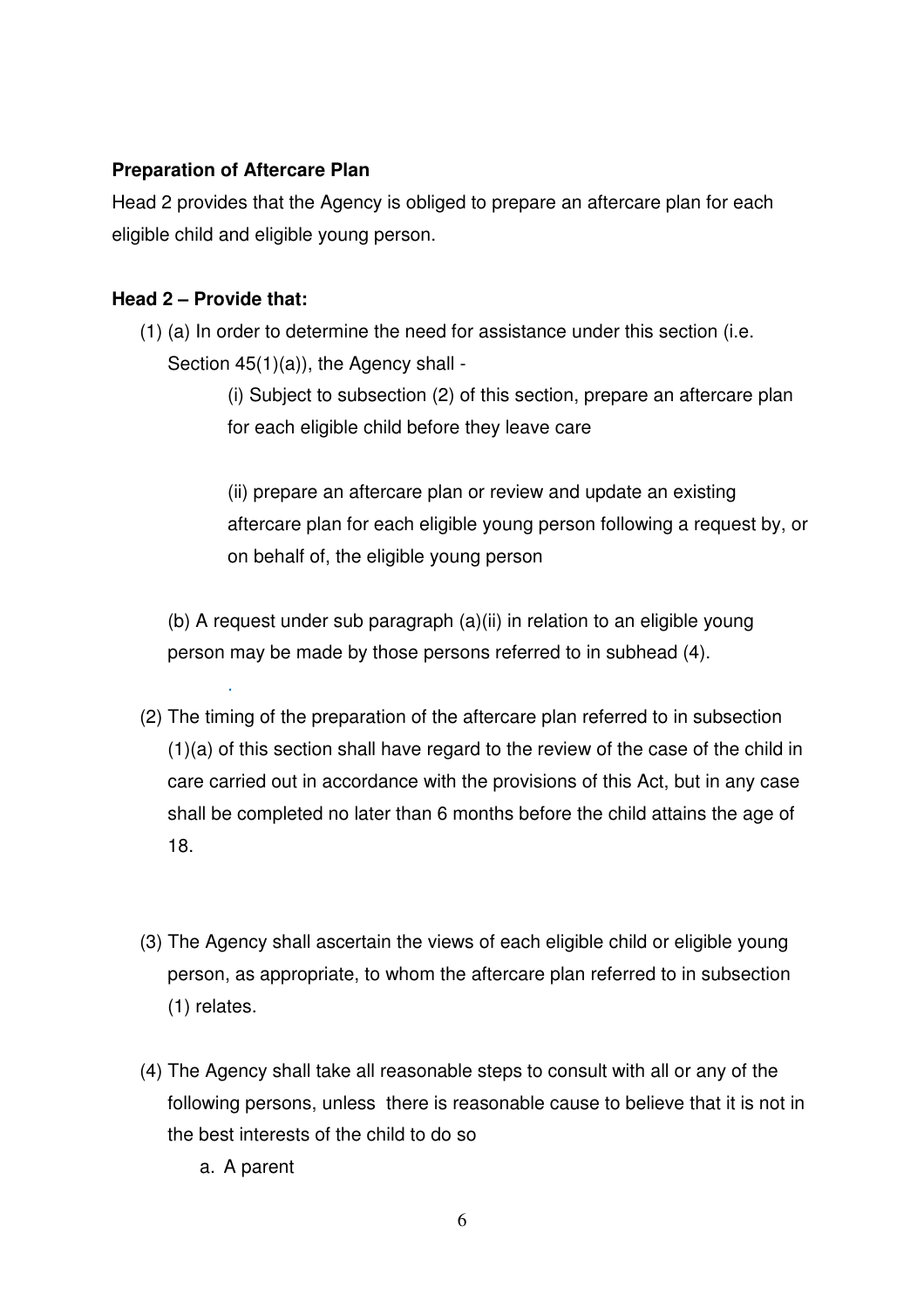- b. The guardian
- c. Any person acting in loco parentis
- d. Any person with a bona fide interest in the child

#### **Explanatory Note:**

.

**Subhead (1)** provides that the Agency will prepare an aftercare plan for each eligible child and eligible young person required by them for when they leave the care of the State or continued supports that are required since leaving care (in the case of the eligible young person).

**Subhead (2)** refers to the timing of the preparation of a plan. It is linking this process to review of cases of children in care carried out in accordance with the Child Care Act 1991 and the related Child Care Regulations 1995. It also contains a safeguard in that there is an obligation that an aftercare plan must be completed no later than 6 months in advance of a child's 18<sup>th</sup>Birthday. While the obligation exists to have the plan completed in this timeframe, it should not preclude any further changes required to the plan in light of any changes in circumstances for the child.

**Subhead (3)** provides that the Agency shall ascertain the views, in so far as is reasonable and possible of each eligible child and eligible young person in relation to the aftercare plan. It should be noted that the participation of the child or young person is not a prerequisite to the completion of an aftercare plan

**Subhead 4** provides that other persons shall be consulted, where it is in the best interest of the child or young person, regarding the aftercare plan. This could include, for example, parents or siblings, foster carers, residential care workers, education providers, Guardian ad Litem (where still actively representing a child in care), and medical and other therapeutic professionals working with the child.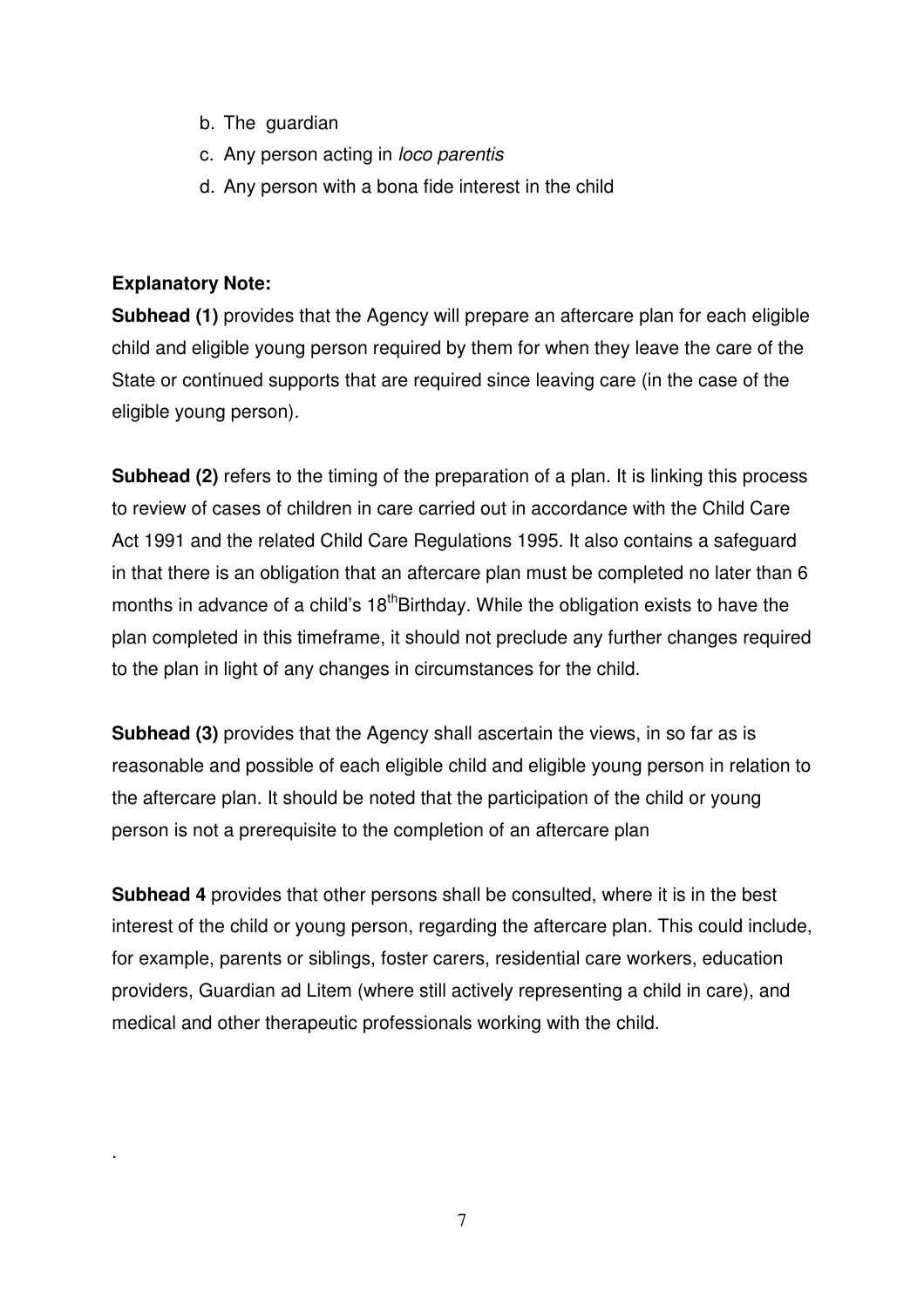## **Cooperation with HSE**

Head 3 provides that the Agency will cooperate with the HSE in providing assistance in relation to health needs of the eligible young child or eligible young person as part of the transition to independent living. It also provides that the Minister may prescribe other bodies with whom the Agency shall cooperate in assisting a child or young person.

## **Head 3 – Provide that:**

- (1) Insert new paragraph (f) in section 45 (2) that provides that the Agency may assist a person by co-operating with the HSE in planning for the health needs of children leaving care
- (2) Insert a new paragraph (g) in section 45(2) to provide that Agency may assist a person, in accordance with this section [45] by co-operating with such State Bodies as the Minister may prescribe.

# **Explanatory Note:**

This head provides that the Child and Family Agency may assist a person by cooperating with the HSE in relation to the health needs of the young person. At present section 45(2) provides for:

"(2) A health board may assist a person under this section in one or more of the following ways—

(a) by causing him to be visited or assisted;

(b) by arranging for the completion of his education and by contributing towards his maintenance while he is completing his education;

(c) by placing him in a suitable trade, calling or business and paying such fee or sum as may be requisite for that purpose;

(d) by arranging hostel or other forms of accommodation for him;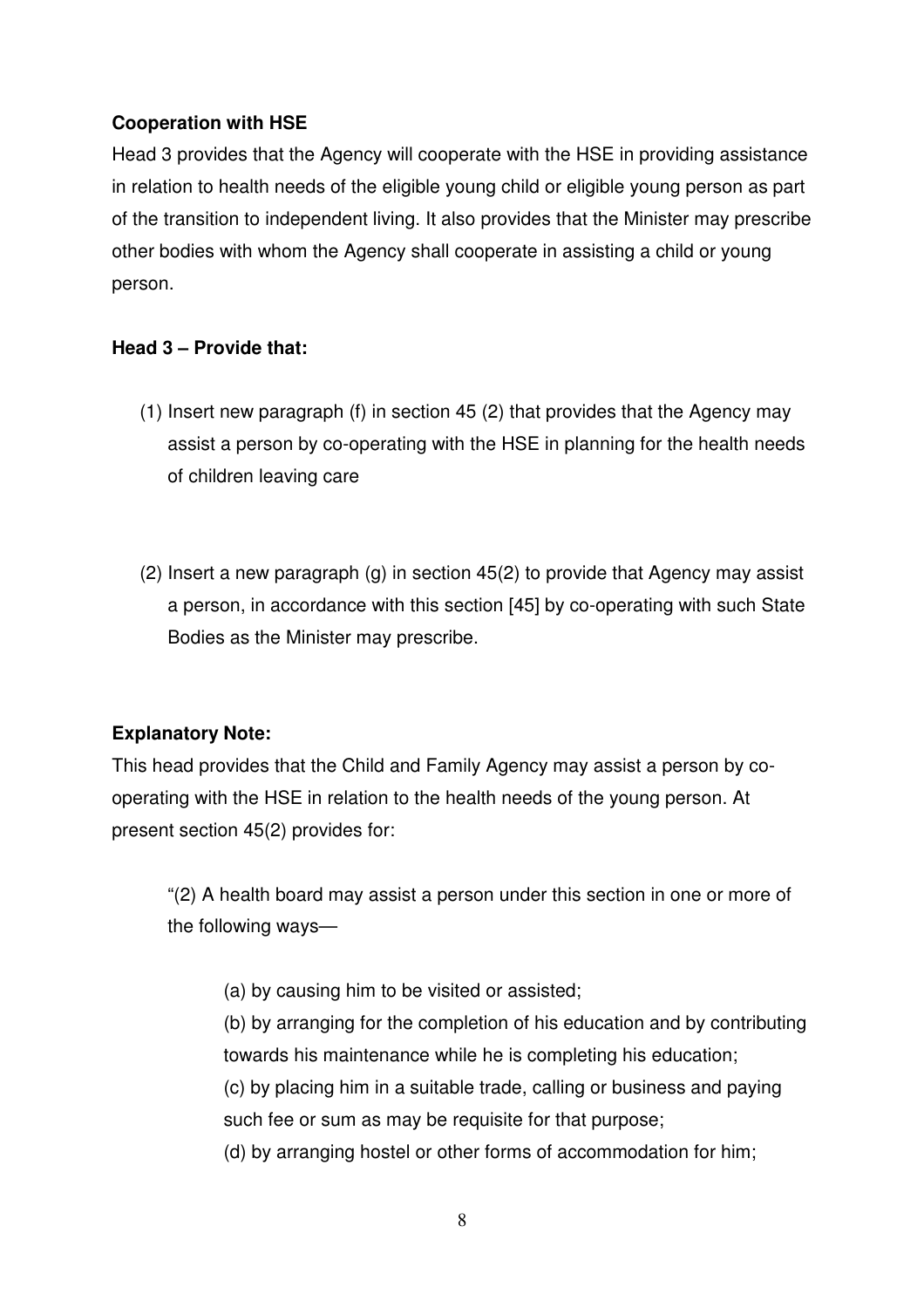(e) by co-operating with housing authorities in planning accommodation for children leaving care on reaching the age of 18 years."

This amendment is required to ensure that the existing arrangements for cooperation with other bodies are expanded to include the HSE, by including a reference to cooperation with the HSE which was not previously required .

Similarly, subhead (2) provides that Agency may assist a person, in accordance with section 45, by co-operating with such State Bodies as the Minister may define in Regulations.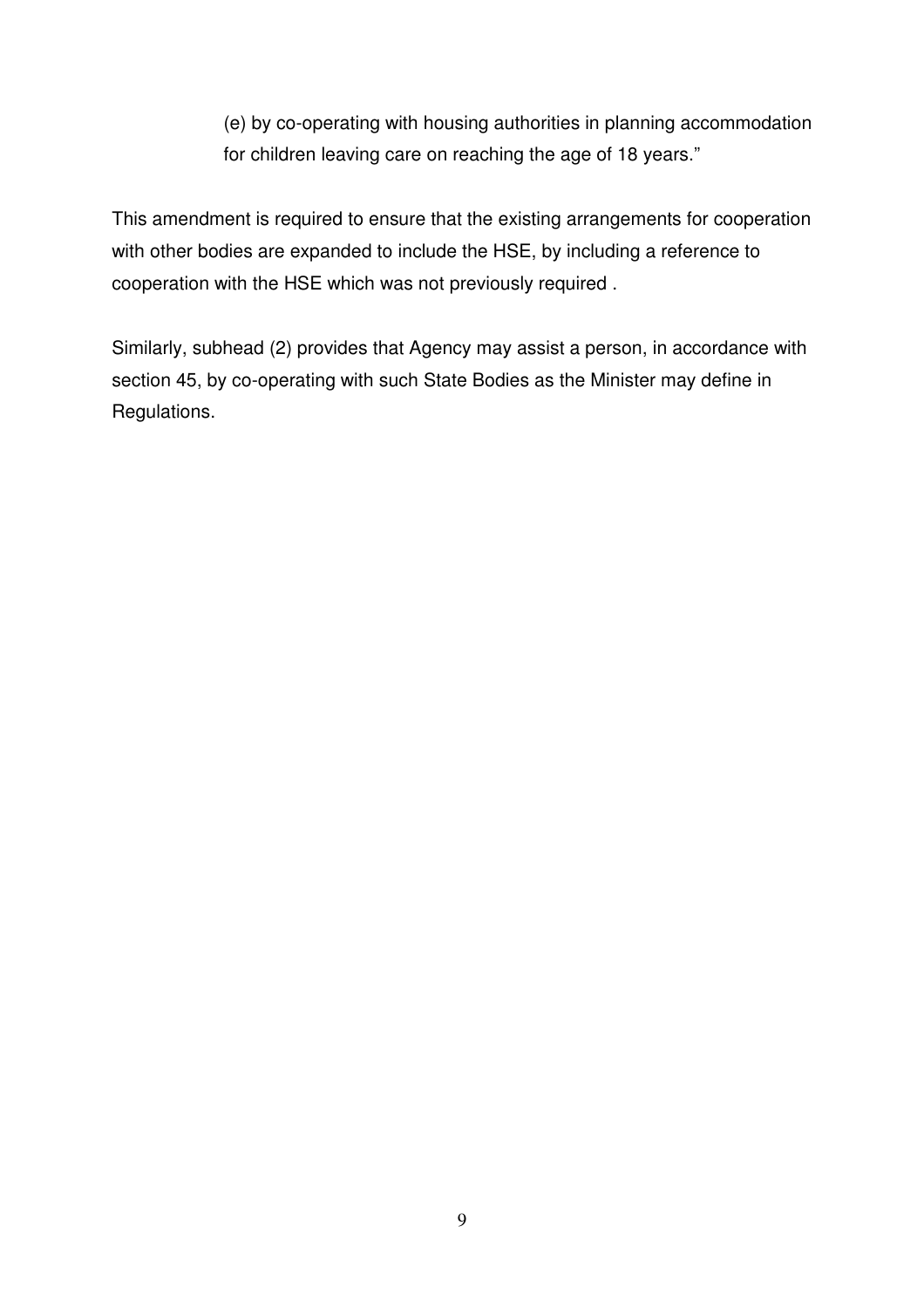# **Regulations**

Head 4 provides that the Minister may make regulations in relation to any matter referred to in the Bill and further provides for the laying of those regulations before the Houses of the Oireachtas.

# **Head 4 – Provide that:**

(1) The Minister may make regulations -

- (a) for any purpose in relation to which regulations are provided for in this Bill,
- (b) prescribing any matter or thing which is referred to in this Bill as prescribed
- or to be prescribed, and
- (c) generally for giving effect to this Bill.

(2) Regulations under this Bill may contain such consequential, supplementary and ancillary provisions as the Minister considers necessary or expedient.

(3) Without prejudice to the generality of subhead (1), regulations under this section may prescribe, but not be limited to, the following in respect of an aftercare plan:

- a. Arrangements for timing, review and updating of an aftercare plan including having regard to the requirement for the general review of cases of children in care under the provisions of this Act .
- b. Issues to be addressed in an aftercare plan in respect of the assessment of the eligible child's or eligible young person's need for assistance
- c. The Agency's role in co-operating with other State Bodies in respect of supports
- d. Records that will be maintained in respect of the preparation of the plan

(4) Every regulation under this section is to be laid before each House of the Oireachtas as soon as may be after it is made and, if a resolution annulling the regulation is passed by either such House within the next 21 days on which that House sits after the order or regulation is laid before it, the regulation will be annulled accordingly, but without prejudice to anything previously done thereunder.